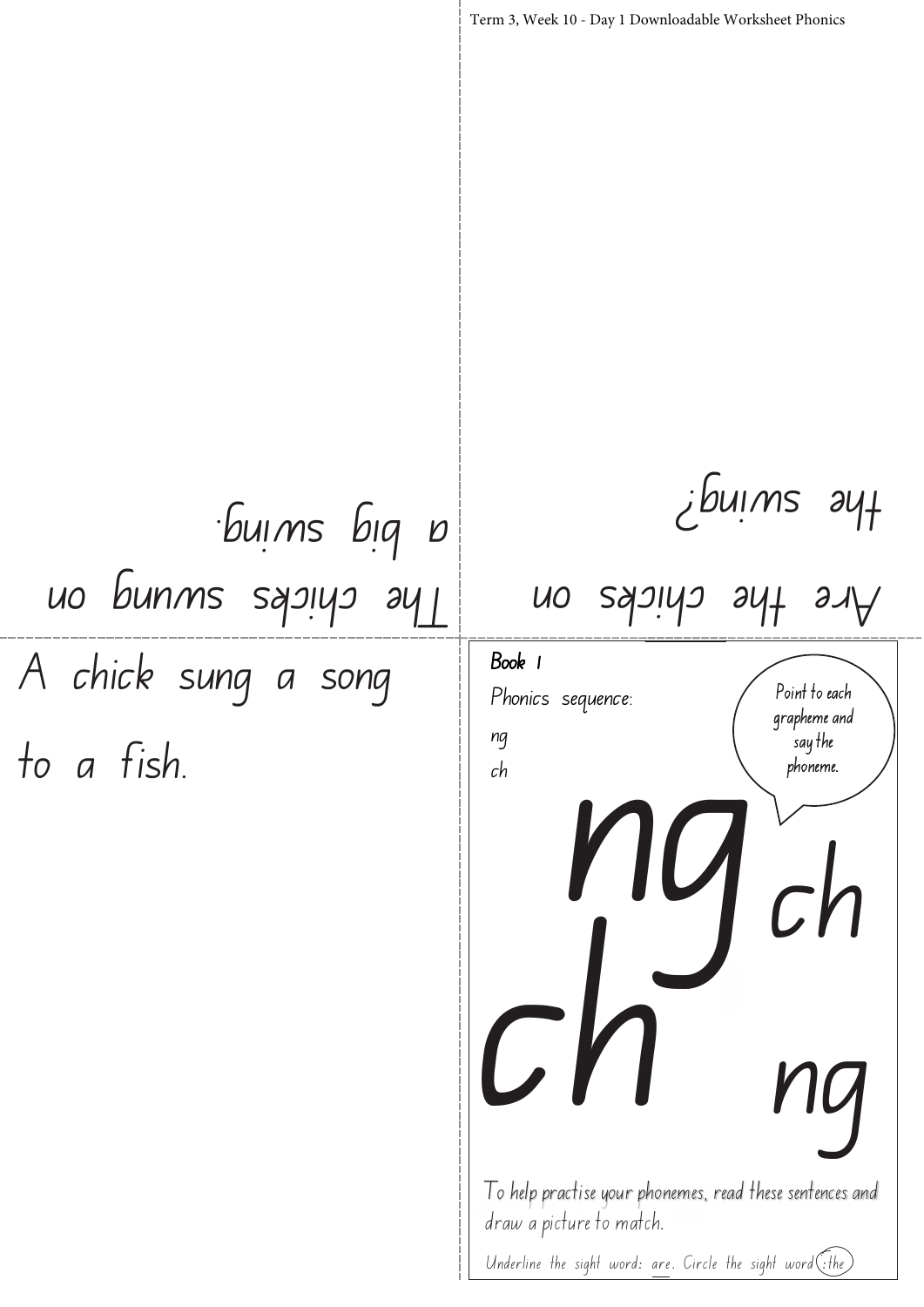In the spring the king chops up hot chips. Point to each grapheme and say the phoneme. Term 3, Week 10 - Day 2 Downloadable Worksheet Phonics Book 2 Phonics sequence: ng ch The king likes to sing to the children. A king hid a ring in his big chest.